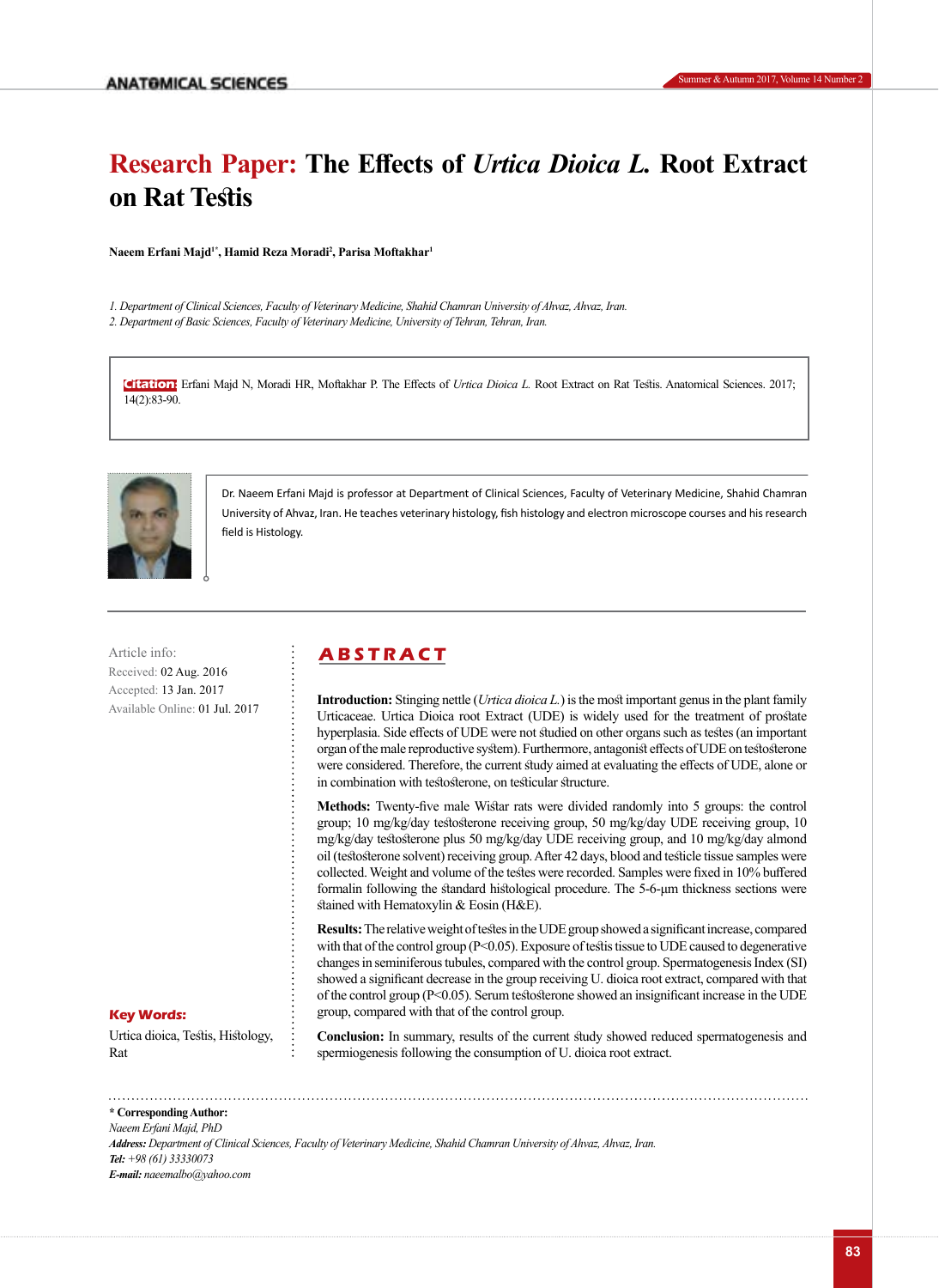# **1. Introduction**

**S**

tinging nettle (*Urtica dioica L.*) is the most important genus in the plant family Urticaceae, which includes 50 species [\[1\].](#page-6-0) Urtica dioica root extract is widely used for the treatment of hormonal disorders such as

prostate disorders [2]. The antiproliferative [3], antiviral [\[4\],](#page-6-1) antimicrobial, antiulcer, antioxidant, and analgesic effects [5] of *U. dioica* are indicated in vitro. Although aqueous and alcoholic extracts of *U. dioica* root contain various compounds, the active ingredients of such extracts are still unknown. Nettle effects are attributed to more than 1 class of chemical substances. Phytoestrogens, available in a group of plants, contain components with structural similarity to natural and synthetic estrogen and anti-estrogen [\[6\]](#page-6-2). In addition, phytoestrogens can inhibit the activity of 5-alpha-reductase and 17β-HSD enzymes [7].

Adlercreutz et al. reported that phytoestrogens compete with androgens through the inhibition of binding the substrate to aromatase enzyme  $[8]$ . The anti-estradiol and anti-estrogen effects in reproductive system may be caused by phytoestrogens and this role is played by their structural similarity to hormone estradiol [\[9,](#page-6-3) [10\]](#page-6-4). Estradiol in males is predominantly produced by peripheral aromatization of testicular and adrenal androgens [\[11\]](#page-6-5). Testosterone is secreted by testes and stimulates the sperm production  $[12]$ . The active and more potent androgen in testes is dihydrotestosterone (DHT), although testosterone is the major androgen in testes [13, [14\].](#page-6-7) Furthermore, the role of testosterone was reported as an essential factor in normal spermatogenesis of testes. The conversion process of spherical spermatids to elongated spermatids (between the stages VII and VIII of spermatogenic cycle) is stimulated by testosterone. Testosterone deficiency causes disorderliness in spermatogenesis [\[15\]](#page-6-8).

On the other hand, *U. dioica* root extract is widely used for treatment of benign prostatic hyperplasia as it has anti-androgen effects, but there are no information on the histological effects of UDE on testes and spermatogenesis. The current study aimed at studying the effects of *U. dioica* root extract, alone or in combination with testosterone, on testicular structure and spermatogenesis.

# **2. Materials and Methods**

Urtica dioica root extract (Barij Essence, Iran), testosterone (Nile; Egypt), almond oil (Kimiagar Toos; Iran) and testosterone measurement kit (DRG; Germany) were used in the current study.

# **Study design**

Twenty-five adult male Wistar rats with healthy appearance and the mean weight of 290±20 g and mean age of 3.5 to 4 months were used. Rats were kept under a 12:12 hours light/dark cycle at 23–25˚C temperature. Rats were given ad libitum access to feed. Animals were adapted to environmental conditions for 1 week. Rats were divided randomly into 5 groups: G1 (the control group) kept under the environmental and nutritional conditions similar to other groups without any treatment; G2 (the testosterone group) received 10 mg/kg testosterone subcutaneously daily; G3 (the UDE group) received 50 mg/kg UDE orally (via gavage) daily; G4 (the testosterone+UDE group) received 10 mg/kg testosterone subcutaneously plus 50 mg/kg UDE orally daily; and G5 (almond oil group) received 10 mg/kg almond oil subcutaneously (almond oil was used as testosterone solvent).

The intervention lasted 42 days. Testosterone and UDE dosage were administered according to the authors' previous studies [\[1,](#page-6-0) [16\]](#page-6-9). The study was adopted according to the regulations by the Iranian Veterinary Organization and manuals published by the Ethical Committee of the Faculty of Veterinary Medicine, Shahid Chamran University of Ahvaz, Iran.

## **Histomorphometric studies**

Animals were weighed. Rats were sacrificed using chloroform; blood samples were collected for the assessment of testosterone using Enzyme-Linked Immune Sorbent Assay (ELISA) technique. The testes were removed carefully. The epididymis was separated from testes and then, weight and volume of the testes were recorded. Volume of testes was measured by the water displacement method [\[16\]](#page-6-9). Samples were fixed in 10% buffered formalin following the standard histological procedure. The 5-6-μm thickness sections were stained using Hematoxylin & Eosin (H&E). Dino-Lite digital lens and Dino Capture 2 software (AnMo Electronics Corp., New Taipei City, Taiwan) were used for the microscopic analyses. Furthermore, the histological structure of testes were studied, including epithelium thickness of seminiferous tubules, number of Sertoli and Leydig cells, seminiferous tubules diameter, and size of Leydig cells.

Spermatogenesis and spermiogenesis were studied based on Tubular Differentiation Index (TDI), Repopulation Index (RI), and Spermatogenesis Index (SI)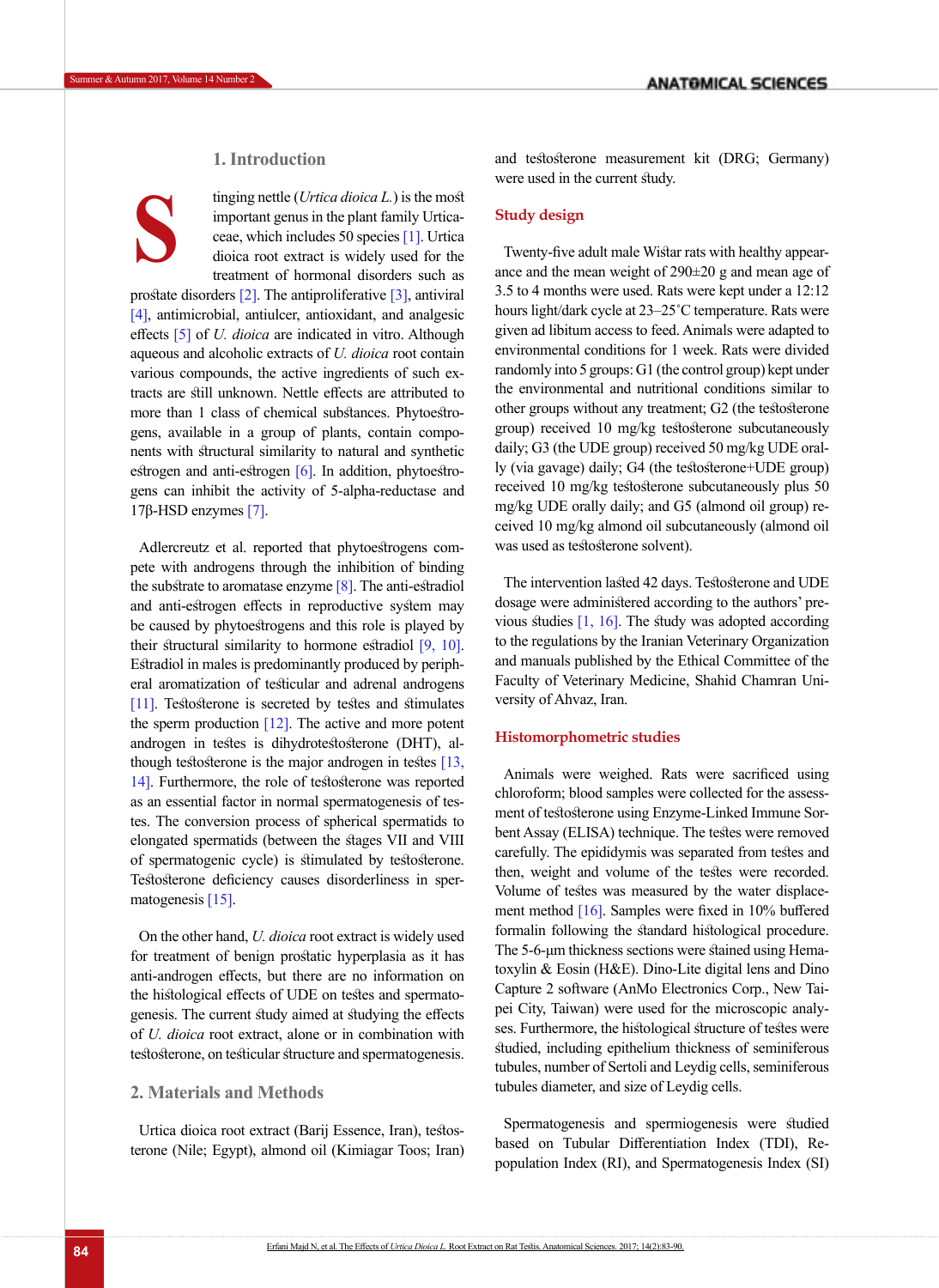analyses. To analyze TDI, the percentage of seminiferous tubules showing ≥4 layers of differentiated germinal cells from spermatogonia type A were prepared (i.e. intermediate or type B spermatogonia, spermatocytes, or spermatids) and the seminiferous tubules showed more than 4 layers were considered as TDI positive. RI was a ratio of type B to type A spermatogonia. SI was a ratio of seminiferous tubules containing spermatid cells to the total tubules (as SI positive) and the ratio of tubules lacking spermatids to the total tubules (as SI negative) [\[17\]](#page-6-10).

# **Serum testosterone level**

Blood serum was separated by centrifugation at 3000 g for 10 minutes and stored at -70°C until use. Serum testosterone was assessed using ELISA technique. Statistical data analysis: Data were expressed as mean±Standard Deviation (SD). Data were analyzed statistically with SPSS version 16. The one-way ANOVA and the post hoc Tukey were performed on the data. P<0.05 was considered as level of significance.

# **3. Results**

Data analyses showed no significant difference in body weight and net weight of the testes among the groups. Relative weight of testes in the *U. dioica* extract group showed a significant increase, compared with that of the control group  $(P<0.05)$ . In the current study, volume of



ANATOMICAL SCIENCES

<span id="page-2-0"></span>**Figure 1.** Histological structure of the control rat testis (H&E) The tubules are lined by an active stratified epithelium consisted of spermatogenic cells: B-spermatogonia (1); Aspermatogonia (2); Primary spermatocytes (3); Spermatids (4); Spermatozoa (5); and Sertoli cells (6). The seminiferous tubules are separated by interstitial cells or Leydig cells (7). A capillary (8) is indicated.

the testes in the *U. dioica* extract group showed no significant increase, compared with that of the control group. Furthermore, volume of the testes in the testosterone group revealed a significant decrease, compared with that of the *U. dioica* extract group (P<0.05) (Table 1).

| $\frac{1}{2}$ Table 1. Mean±SD of rat body weight, net weight, testis/body weight and testis volume in different groups |                               |                             |                                       |                             |  |  |  |  |
|-------------------------------------------------------------------------------------------------------------------------|-------------------------------|-----------------------------|---------------------------------------|-----------------------------|--|--|--|--|
| <b>Factors</b><br><b>Group</b>                                                                                          | Body Weight (g)               | Net Weight (g)              | Testis/Body Weight 10 <sup>-3</sup> x | <b>Testis Volume (mL)</b>   |  |  |  |  |
| Control                                                                                                                 | 316.2±20.9 <sup>+</sup>       | $1.4 \pm 0.2$ <sup>+</sup>  | $4.2 \pm 0.3$ <sup>+</sup>            | $1.1 \pm 0.2$ <sup>**</sup> |  |  |  |  |
| Testosterone                                                                                                            | 296.2±12.9 <sup>+</sup>       | $1.4 \pm 0.1$ <sup>+</sup>  | $4.7 \pm 0.2$ <sup>**</sup>           | $0.9 \pm 0.1$ <sup>+</sup>  |  |  |  |  |
| <b>UDE</b>                                                                                                              | $310.9 \pm 25.2$ <sup>+</sup> | $1.58 \pm 0.1$ <sup>+</sup> | $4.8{\pm}0.1$ <sup>*</sup>            | $1.4 \pm 0.1$ <sup>*</sup>  |  |  |  |  |
| Testosterone+UDE                                                                                                        | $289.2 \pm 6.2$ <sup>+</sup>  | $1.39 \pm 0.1$ <sup>+</sup> | $5.1 \pm 0.5^*$                       | $1.2 \pm 0.2$ <sup>**</sup> |  |  |  |  |
| Almond Oil                                                                                                              | $313.5 \pm 24^+$              | $1.6 \pm 0.9$ <sup>+</sup>  | $4.6 \pm 0.2$ <sup>**</sup>           | $1.1 \pm 0.2$ <sup>**</sup> |  |  |  |  |
| * <sup>†</sup> Different symbols are represent significant differences (P<0.05)                                         |                               | <b>ANATOMICAL SCIENCES</b>  |                                       |                             |  |  |  |  |

\*†: Different symbols are represent significant differences (P<0.05).

Table 2. Mean±SD of micrometrical data of rat testes in different groups

| <b>Factors</b><br><b>Group</b> | <b>Epithelial Thick-</b><br>ness (µm) | <b>Seminiferous Tubules</b><br>Diameter $(\mu m)$ | <b>Size of Leydig</b><br>Cells $(\mu m)$ | <b>Number of</b><br><b>Leydig Cells</b> | <b>Number of Sertoli</b><br><b>Cells</b> |
|--------------------------------|---------------------------------------|---------------------------------------------------|------------------------------------------|-----------------------------------------|------------------------------------------|
| Control                        | $110.4 \pm 23$ <sup>+</sup>           | $223.8 \pm 7.5$ <sup>†</sup>                      | $5.7 \pm 0.5$ <sup>+</sup>               | $9.2 \pm 2.5$ <sup>**</sup>             | $13.9 \pm 1.1$ <sup>**</sup>             |
| Testosterone                   | $97.5 \pm 9.6^{+*}$                   | $219+8.9$ <sup>t</sup>                            | $5.4 \pm 0.4^{+*}$                       | $6.3 \pm 1.5$ <sup>+</sup>              | $15.3 \pm 1.6$ <sup>+</sup>              |
| <b>UDE</b>                     | $88.3 \pm 20^{1*}$                    | $218.4 \pm 3.2^+$                                 | $5±0.6$ <sup>+*</sup>                    | $13.2 + 3.2$ <sup>*</sup>               | $13+1.1$ <sup>*</sup>                    |
| Testosterone+UDE               | $77.4{\pm}4.3$ <sup>*</sup>           | $218.6 \pm 4.7$ <sup>†</sup>                      | $4.7 \pm 0.4$ <sup>*</sup>               | $8.8 \pm 2.8$ <sup>**</sup>             | $13.8 \pm 0.6$ <sup>**</sup>             |
| Almond oil                     | $85.8 \pm 5^{**}$                     | $225.6 \pm 6^+$                                   | $4.9 \pm 0.3^{+*}$                       | $7.8 + 2^{+}$                           | $13.7 \pm 0.7$ <sup>**</sup>             |

\*†: Different symbols are represent significant differences (P<0.05).

ANATOMICAL SCIENCES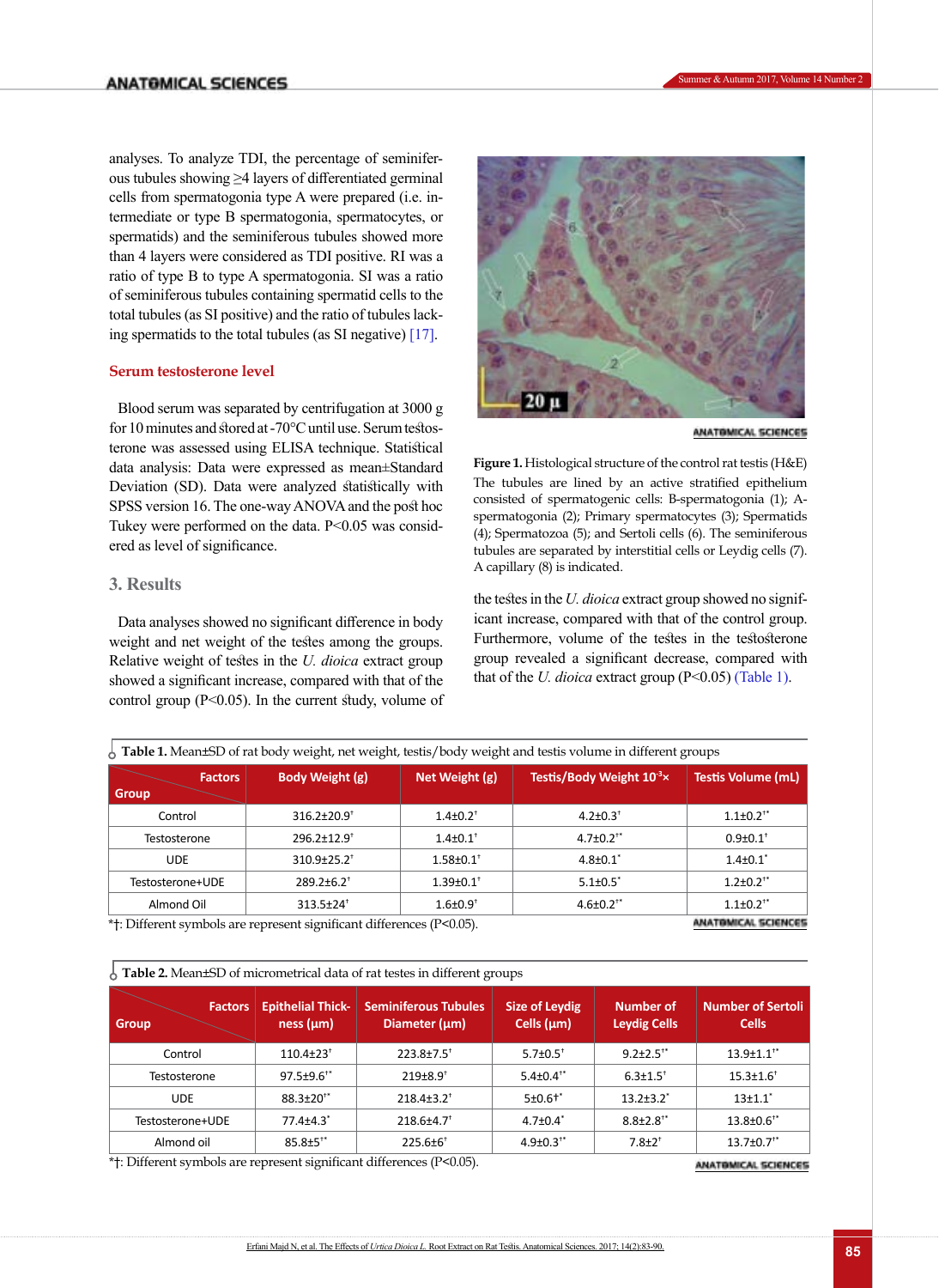

ANATOMICAL SCIENCES

<span id="page-3-0"></span>**Figure 2.** Histological structure of rat testis in different groups (H&E). Note the decrease of density in seminiferous tubules and increase in the interstitial connective tissue (white arrows) in the UDE group (C) compared with the control group (A). In contrast, the testosterone group (B) showed increase in the density of seminiferous tubules. Inactive or degenerative seminiferous tubules (2) and active seminiferous tubules (1) are indicated.

# **Histological studies**

In the current study, testis tissue samples of the control group were composed of coiled seminiferous tubules with high density surrounded by interstitial connective tissue (blood vessels, Leydig cells, and lamina propria). The Leydig cells had an abundant, eosinophilic cytoplasm with large, round nuclei and prominent nucleoli. Small and large vacuoles were observed in cytoplasm of these cells that probably were the hormonal storage. Furthermore, the maturing elongated spermatids were attached to the cell membrane of Sertoli cells in the late stage of spermiogenes. Sertoli cells were also counted based on the accumulation place of spermatids at triangular points in seminiferous tubule.

Spermatogonia had a round nucleus located in tubules. A and B spermatogonia included euchromatin and heterochromatin nuclei, respectively. Primary spermatocytes were the largest spermatogenic cells in the tubular epithelium with vary shapes of chromatin. Other cells

with small and round nuclei located in seminiferous tubules lumen were the spermatids. Furthermore, cells with elongated nuclei were the maturing spermatids [\(Figures](#page-2-0)  [1](#page-2-0) an[d 2A\)](#page-3-0). In the current study, exposure of testis tissue to *U. dioica* root extract decreased the density of seminiferous tubules, which led to increase in the interstitial connective tissue (with Leydig cells) and degenerative changes in seminiferous tubules, compared with those of the control group [\(Figure 2C\)](#page-3-0).

The degenerating seminiferous tubules were not observed in other groups. The Leydig cells were seen as clusters surrounding the blood vessels in the UDE group. The *U. dioica* extract receiving group showed a decrease in seminiferous tubules with ≥4 lines of differentiated cells, compared with that of the control group. Furthermore, disorders were observed in unification and adherence of spermatogenic cells in seminiferous germinal epithelium.



Vacuolar degeneration was reported in germinal epithelium of seminiferous tubules. On the contrary, histological studies on the groups receiving testosterone showed



**Figure 3.** Mean±SD of SI in different groups \*†: Different symbols are represent significant differences  $(P<0.05)$ .

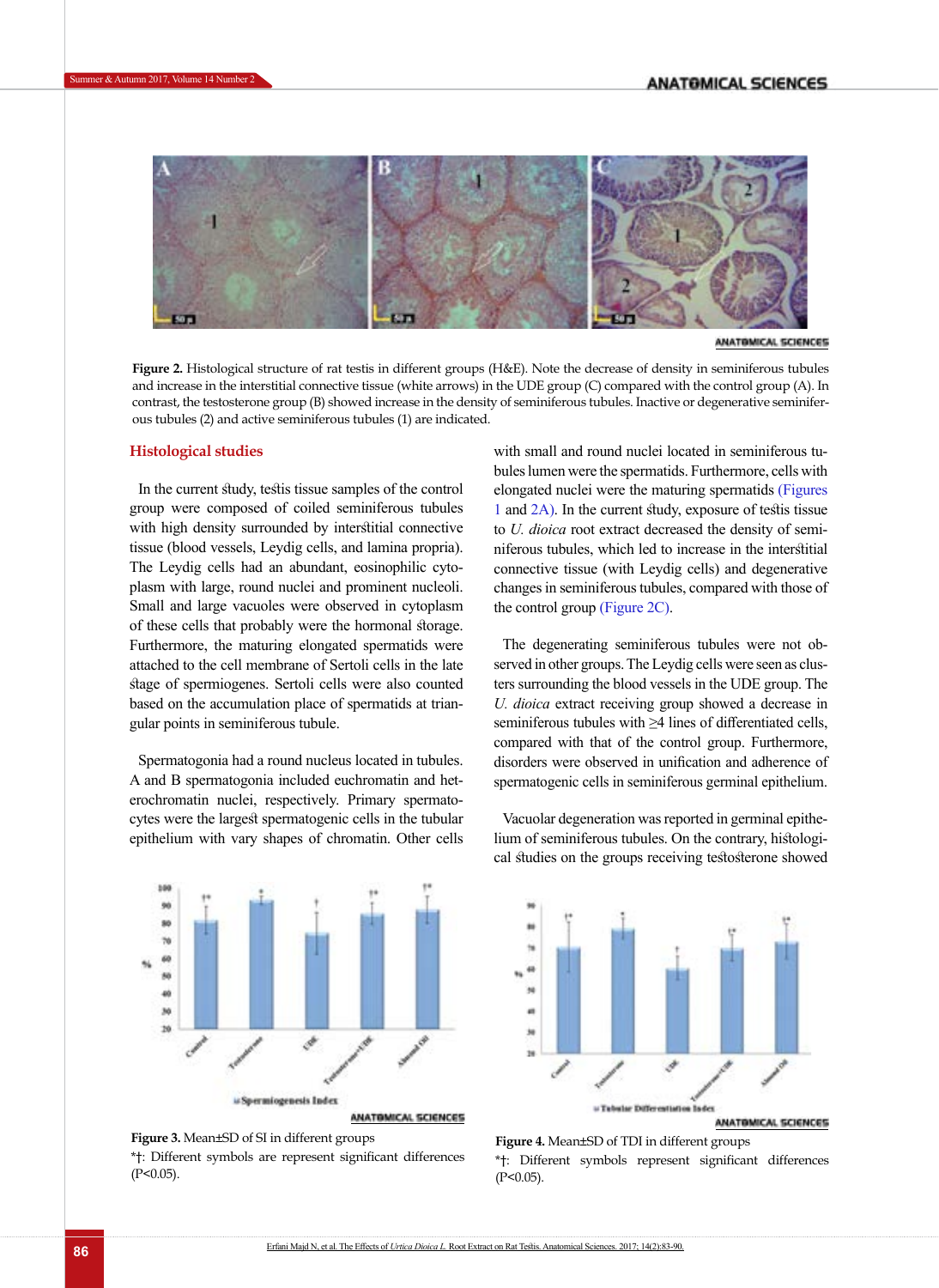

ANATOMICAL SCIENCES

groups

**Figure 5.** Mean±SD of RI in different groups \*†: Different symbols represent significant differences  $(P<0.05)$ .

an increase in the number and density of seminiferous tubules; hence, basement membranes of seminiferous tubules were close to the basement membrane of adjacent seminiferous tubules, and interstitial connective tissue showed a decrease, compared with that of the control group. The groups receiving testosterone showed recovery and regularity of epithelial cells in the histological structure of testes as well as the increased activity of seminiferous tubules [\(Figure 2B\)](#page-3-0).

# **Microscopic studies**

As shown in Figure 3, SI showed a significant decrease in the group receiving *U. dioica* root extract, compared with that of the control group  $(P<0.05)$ . On the contrary, receiving testosterone led to a significant increase in SI, compared with that of the UDE group  $(P<0.05)$ . SI showed no significant increase in the testosterone group, compared with that of the control group (Figure 3). TDI showed a significant increase in the testosterone group, compared with the UDE group  $(P<0.05)$ . TDI showed no significant increase in the testosterone group, compared with that of the control group. In addition, no significant decrease was observed in TDI in the UDE group, compared with that of the control group (Figure 4). RI revealed a significant increase in the testosterone group  $(64.5\% \pm 8.5\%)$ , compared with those of the control, UDE, and almond oil groups (P<0.05) (Figure 5).

The maximum thickness of germinal epithelium of seminiferous tubules in the control group is shown in Table 2. There was no significant decrease in the epithelial thickness among the groups receiving *U. dioica* root extract, compared with those of other groups. Statistical analysis of data showed no significant difference in



**Figure 6.** Mean±SD of serum testosterone level in different

\*†: Different symbols represent significant differences  $(P<0.05)$ .

seminiferous tubules diameter as well as size of Leydig cells of testes among the groups.

Microscopic results showed that testosterone can increase the number of Sertoli cells of seminiferous tubules. Number of Sertoli cells in the testosterone group showed a significant increase, compared with that of the UDE group (P<0.05). On the contrary, receiving *U. dioica* root extract caused no significant decrease in the number of Sertoli cells, compared with that of the control group. Furthermore, number of Leydig cells in the group receiving *U. dioica* root extract showed a significant increase, compared with those of the testosterone and almond oil groups (P<0.05). Number of Leydig cells in the UDE group showed no significant increase, compared with that of the control group (Table 2).

# **Serum testosterone assessment**

As shown in Figure 6, serum testosterone showed no significant increase in the UDE group (3.21±1.69 ng/dL), compared with that of the control group  $(1.97\pm0.47 \text{ ng}/$ dL). Serum testosterone showed a significant increase in the groups receiving testosterone, compared with those of the other groups (P<0.05). Furthermore, serum testosterone assessments showed insignificant increase in the *U. dioica* root extract plus testosterone (25.59±0.41 ng/ dL) group, compared with that of the testosterone group  $(23.83 \pm 0.47 \text{ ng/dL}).$ 

#### **4. Discussion**

Carlsen et al. warned about the decline in sperm quality and quantity in healthy adult males worldwide (to less than 50%), which indicates the decline of fertility in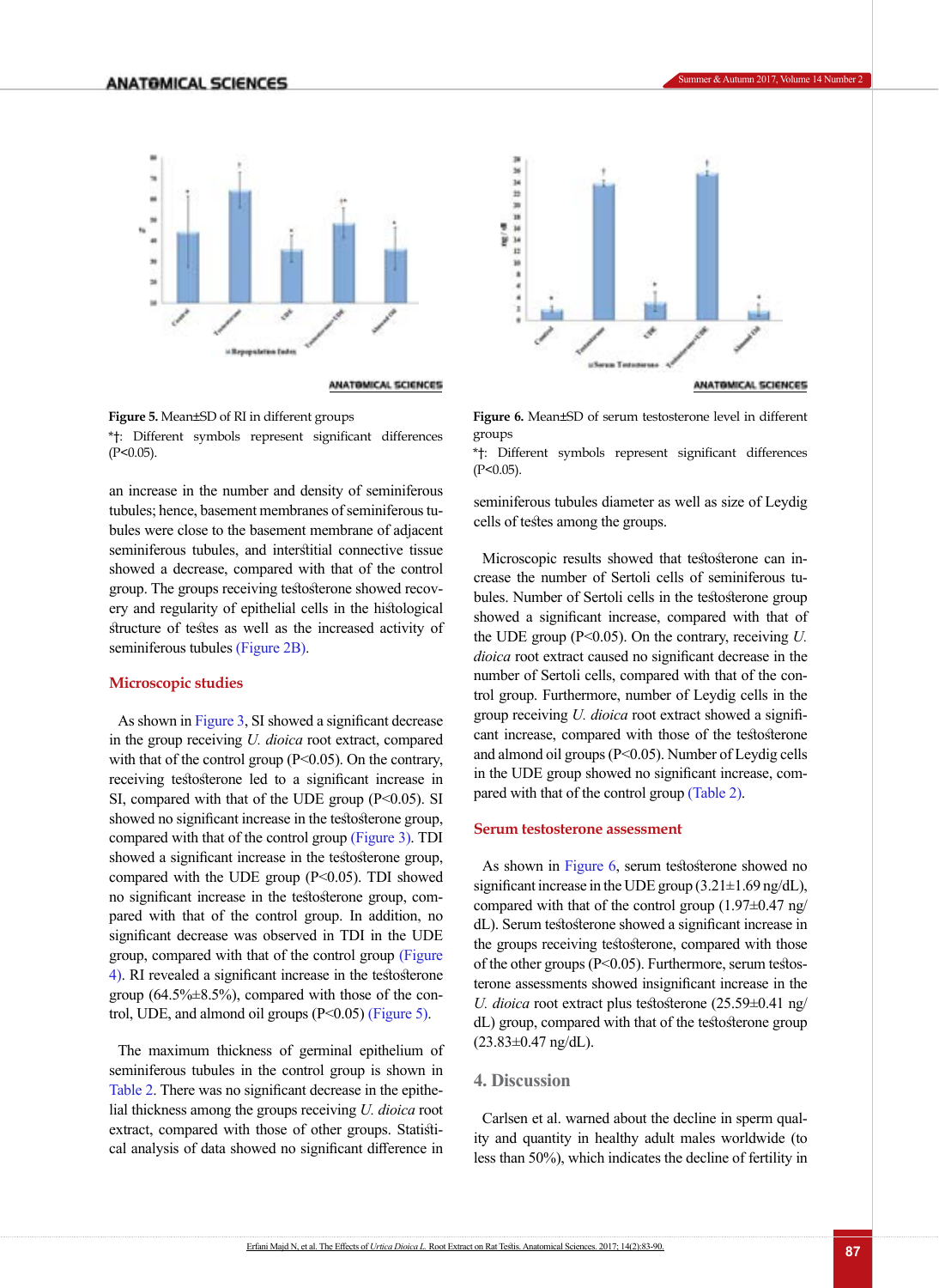male populations [18]. Reduction of testes weight, seminiferous tubules diameter, and histological structure of testes by phytoestrogens was reported in different studies [\[19,](#page-6-11) [20,](#page-6-12) [21\]](#page-7-0). Results of the present study showed that *U. dioica* root extract (widely used for the treatment of benign prostatic hyperplasia) had significant effects on the rat testes structure.

Administration of 50 mg/kg UDE showed a significant increase in relative weight and volume of rat testes. This increase could be due to the increased connective tissue and Leydig cells in the UDE group. Sertoli cells and spermatogenesis decreased in the UDE groups. Furthermore, seminiferous tubules diameter showed no significant changes in the UDE groups that was consistent with the study by Fritz et al. They stated that genistein not significantly changed the diameter of seminiferous tubules in the rat testes [\[22\]](#page-7-1).

Lygans are among UDE components, which interferences the binding of androgens to Sex Hormone Binding Globulin (SHBG) [23]. Blood testosterone transfers to the target tissue by binding to SHBG [\[24\]](#page-7-2). Testosterone converts to the active form, DHT, in testes by 5-alpha-reductase enzyme  $[14]$ . Urtica dioica root extract is the inhibitor of 5-alpha-reductase enzyme; hence, it prevents the conversion of testosterone to DHT. Therefore, *U. dioica* root extract probably affects testes structure, cell proliferation, and spermatogenesis through reducing DHT level.

Positive effects of *U. dioica* root extract in reducing the symptoms of enlarged prostate reported in many studies. Histological and histometrical degenerative changes on prostate epithelial cells were induced by the oral administration of *U. dioica* root extract, which may be attributed to its antiandrogen properties. Lignans, sterols, flavonoids and polysaccharides, lecithin, and fatty acids in *U. dioica* root are responsible for pharmacological effects (antiandrogen role) [\[16\].](#page-6-9)

Administration of testosterone along with UDE improved Spermatogenesis Index (SI, TDI, and RI) and testicular structure, comparison with those of the control group. According to the results of the current study, UDE may have anti-testosterone effect. The testis volume depends on the function of Leydig cells, production of sperm, interstitial fluid, and the fluid secreted by Sertoli cells [\[12\]](#page-6-6). In the present study, testes volume reduced in the testosterone groups, which were consistent with the results of aforementioned researches. But, relative and net weight of the testes shows an insignificant difference in the treatment groups. Magee stated that testis weight of young rats not changed significantly following the administration of genistein [\[25\]](#page-7-3). On the contrary, Nagao et al. demonstrated that the oral administration of genistein (dose-dependent) increased the testis weight of rats [\[26\]](#page-7-4).

It should be noted that genistein is one of the most com-mon components of phytoestrogen [\[11\]](#page-6-5). Furthermore, similar researches reported that the relative and net weights of testis, volume of testis, epithelium height, and number of Sertoli cells decreased following the use of testosterone [\[27,](#page-7-5) [28,](#page-7-6) [29\];](#page-7-7) it was in contradiction with the results of the current study. Mitchem et al. evaluated testosterone, DHT, and estradiol effects on hamster testes. They reported increase in the number of spermatogonia cells by testosterone, DHT, and estradiol hormones [\[30\];](#page-7-8) thus, the results were consistent with those of the present study. It was shown that higher serum levels of testosterone van increase spermatogenesis in seminiferous tubules (especially in surrounding seminiferous tubules, near to the capsule of testis) [\[4\]](#page-6-1).

It is necessary to explain that consistent and inconsistent reports conflicting the present study results can be attributed to differences in animal species, duration of study, dosage, and method of the administration of hormones. Zirkin et al. stated that higher levels of testosterone can gradually lead to better survival of spermatogenesis and testis weight in male rats [\[31\]](#page-7-9). Leydig cells constituted about 20% of adult testis volume [\[24\]](#page-7-2) and in the present study, their number increased in the testosterone group; hence, it seems that reduction of testis volume in the testosterone group is attributed to the decrease of testes interstitial cells (Leydig).

It was reported that the number of spermatogonia, spermatocytes, and Sertoli cells in hamster testes increased by the administration of DHT [\[30\]](#page-7-8). In the present study, most of the Sertoli cells were seen in the testosterone group. The mechanism of steroids effect on Sertoli and germ cells are still unknown. However, one of these 2 modes is more probable: proliferation and increasing the number of Sertoli and germ cells supported through an independent pathway of Follicle-Stimulating Hormone (FSH) or stimulation of the production of FSH from pituitary. To confirm the 2 mechanisms, it was reported that both β-androgen and estrogen receptors are found in Sertoli cells in rat testis [13, [30](#page-7-8), [32\].](#page-7-10)

In the current study, serum testosterone showed a significant increase in the testosterone+UDE group, compared with those of the control and testosterone groups. Considering the current study results, UDE may prevent the conversion of testosterone to DHT (by the inhibition of 5-alpha-reductase enzyme). As a result, the testoster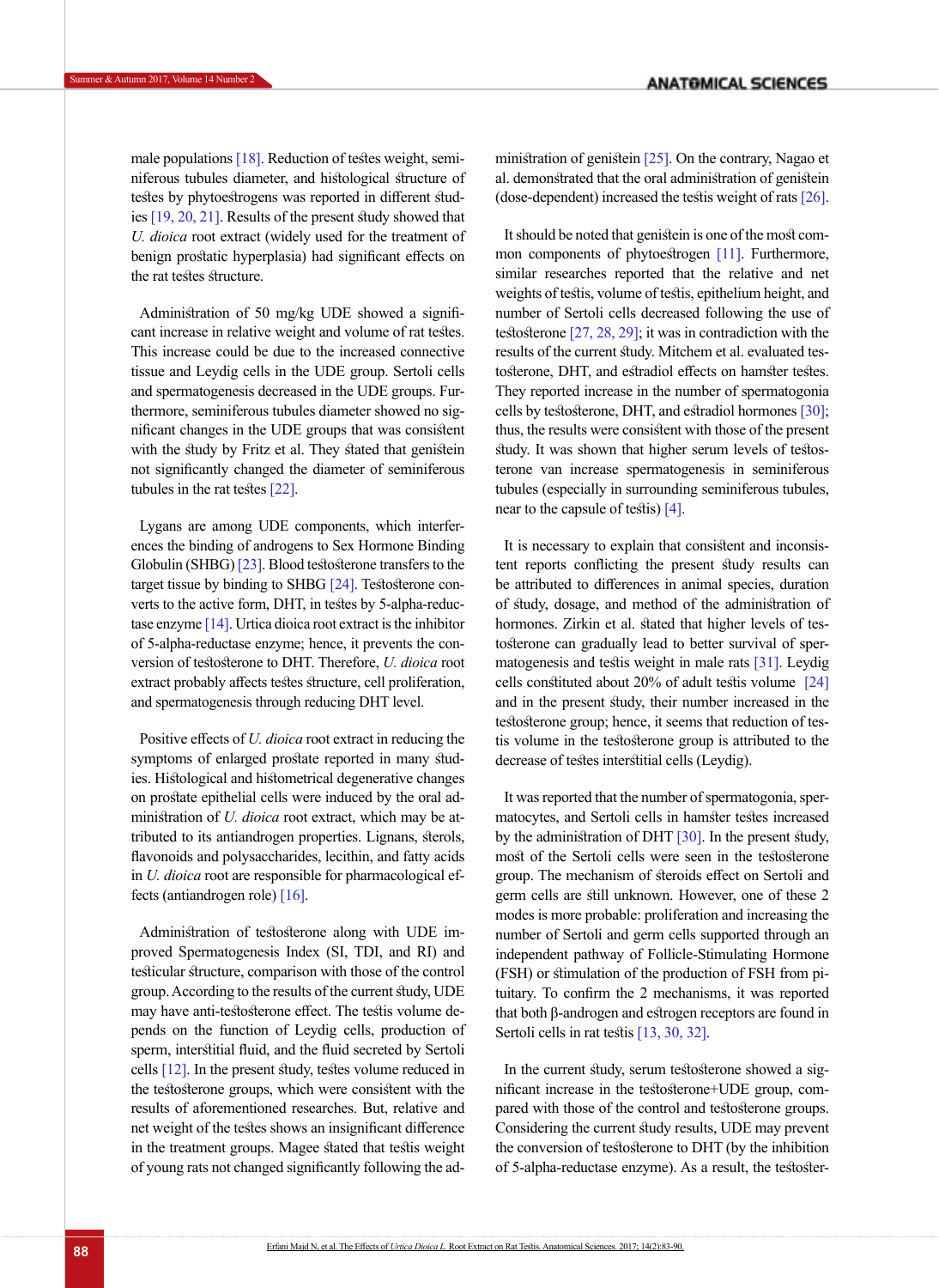one levels increased in the UDE group. Thus, it seems that the mechanisms of UDE are similar to that of finasteride (widely used for the treatment of benign prostatic hyperplasia) [\[33\].](#page-7-11)

Another probable mechanism is the estrogenic compound of UDE, which has estrogenic effects on the target tissue [\[34\].](#page-7-12) It was reported that estrogen stimulates apoptosis in testis germ cells in Syrian hamsters [\[35\].](#page-7-13) In the current study, *U. dioica* root extract caused the degeneration of seminiferous tubules in addition to decrease in spermatogenesis. In conclusion, results of the current study showed that *U. dioica* root extract may have antitestosterone effects. Furthermore, *U. dioica* root extract may be impaired spermatogenesis and spermiogenesis; therefore, the authors suggest *U. dioica* root extract to use with caution.

# **Acknowledgments**

The authors wish to express their gratitude to the research council of Shahid Chamran University of Ahvaz for their financial support.

## **Conflict of Interest**

The authors declared no conflicts of interest.

#### **References**

- <span id="page-6-0"></span>[1] Mohammady T, Erfanimajd N, Morovvati H, Najafzadeh, H. Evaluation of concurrent administration of testosterone and nettle extract on prostate gland of rat. Global Veterinaria. 2011; 7(2):153-7.
- [2] Durak I, Biri H, Devrim E, Sözen S, Avcı A. Aqueous extract of Urtica dioica makes significant inhibition on adenosine deaminase activity in prostate tissue from patients with prostate cancer. Cancer Biology & Therapy. 2004; 3(9):855- 7. doi: 10.4161/cbt.3.9.1038
- [3] Konrad L, Müller HH, Lenz C, Laubinger H, Aumüller G, Lichius JJ. Antiproliferative effect on human prostate cancer cells by a stinging nettle root (Urtica dioica) extract. Planta Medica. 2000; 66(1):44-7. doi: 10.1055/s-2000-11117
- <span id="page-6-1"></span>[4] Morse HC, Horike N, Rowley MJ, Heller CG. Testosterone concentrations in testes of normal men: effects of testosterone propionate administration. The Journal of Clinical Endocrinology & Metabolism. 1973; 37(6):882-6. doi: 10.1210/ jcem-37-6-882
- [5] Gülçin I, Küfrevioglu Öİ, Oktay M, Büyükokuroglu ME. Antioxidant, antimicrobial, antiulcer and analgesic activities of nettle (Urtica dioica L.). Journal of Ethnopharmacology. 2004; 90(2-3):205-15. doi: 10.1016/j.jep.2003.09.028
- <span id="page-6-2"></span>[6] Kurzer MS, Xu X. Dietary phytoestrogens. Annual Review of Nutrition. 1997; 17(1):353-81. doi: 10.1146/annurev. nutr.17.1.353
- [7] Evans B. Inhibition of 5α-reductase and 17β-hydroxysteroid dehydrogenase in genital skin fibroblasts by dietary lignans and isoflavonoids. Journal of Endocrinology. 1995; 147(2):295-302. doi: 10.1677/joe.0.1470295
- [8] Adlercreutz H, Bannwart C, Wähälä K, Mäkelä T, Brunow G, Hase T, et al. Inhibition of human aromatase by mammalian lignans and isoflavonoid phytoestrogens. The Journal of Steroid Biochemistry and Molecular Biology. 1993; 44(2):147-53. doi: 10.1016/0960-0760(93)90022-o
- <span id="page-6-3"></span>[9] Maskarinec S. The effect of phytoestrogens on hot flashes. Nutrition Bytes. 2003; 9(2):1-9.
- <span id="page-6-4"></span>[10] Setchell KD, Cassidy A. Dietary isoflavones: Biological effects and relevance to human health. The Journal of Nutrition. 1999; 129(3):758S-67S. PMID: 10082786
- <span id="page-6-5"></span>[11] Opalka M, Kaminska B, Ciereszko R, Dusza L. Genistein affects testosterone secretion by Leydig cells in roosters (Gallus gallus domesticus). Reproductive Biology. 2004; 4(2):185-93. PMID: 15297892
- <span id="page-6-6"></span>[12] Murdakai T, Buraimoh AA, Kwanashie HO. Histological observations of the testis of Wistar rats following the oral administration of cotecxin (dihyroartemisinin). International Journal of Animal and Veterinary Advances. 2011; 3(5):402-6.
- [13] O'donnell L, Robertson KM, Jones ME, Simpson ER. Estrogen and spermatogenesis. Endocrine Reviews. 2001; 22(3):289-318. doi: 10.1210/er.22.3.289
- <span id="page-6-7"></span>[14] Grino PB, Griffin JE, Wilson JD. Testosterone at high concentrations interacts with the human androgen receptor similarly to dihydrotestosterone. Endocrinology. 1990; 126(2):1165-72. doi: 10.1210/endo-126-2-1165
- <span id="page-6-8"></span>[15] Saad F, Yassin AA, Haider A, Gooren L. Effects of testosterone on the lower urinary tract go beyond the prostate: New insights, new treatment options. Arab Journal of Urology. 2011; 9(2):147-52. doi: 10.1016/j.aju.2011.06.003
- <span id="page-6-9"></span>[16] Moradi HR, Majd NE, Esmaeilzadeh S, Tabatabaei SR. The histological and histometrical effects of Urtica dioica extract on rat's prostate hyperplasia. Veterinary Research Forum. 2015; 6(1):23-9.
- <span id="page-6-10"></span>[17] Adibmoradi M, Morovvati H, Moradi HR, Sheybani MT, Amoli JS, Mazaheri Nezhad Fard R. Protective effects of wheat sprout on testicular toxicity in male rats exposed to lead. Reproductive System & Sexual Disorders. 2015; 4(4):1-9. doi: 10.4172/2161-038x.1000156
- [18] Carlsen E, Giwercman A, Keiding N, Skakkebæk NE. Evidence for decreasing quality of semen during past 50 years. BMJ. 1992; 305(6854):609-13. doi: 10.1136/bmj.305.6854.609
- <span id="page-6-11"></span>[19] Adachi T, Ono Y, Koh KB, Takashima K, Tainaka H, Matsuno Y, et al. Long-term alteration of gene expression without morphological change in testis after neonatal exposure to genistein in mice: toxicogenomic analysis using cDNA microarray. Food and Chemical Toxicology. 2004; 42(3):445-52. doi: 10.1016/j.fct.2003.10.012
- <span id="page-6-12"></span>[20] Atanassova N, McKinnell C, Turner KJ, Walker M, Fisher JS, Morley M, et al. Comparative effects of neonatal ex-